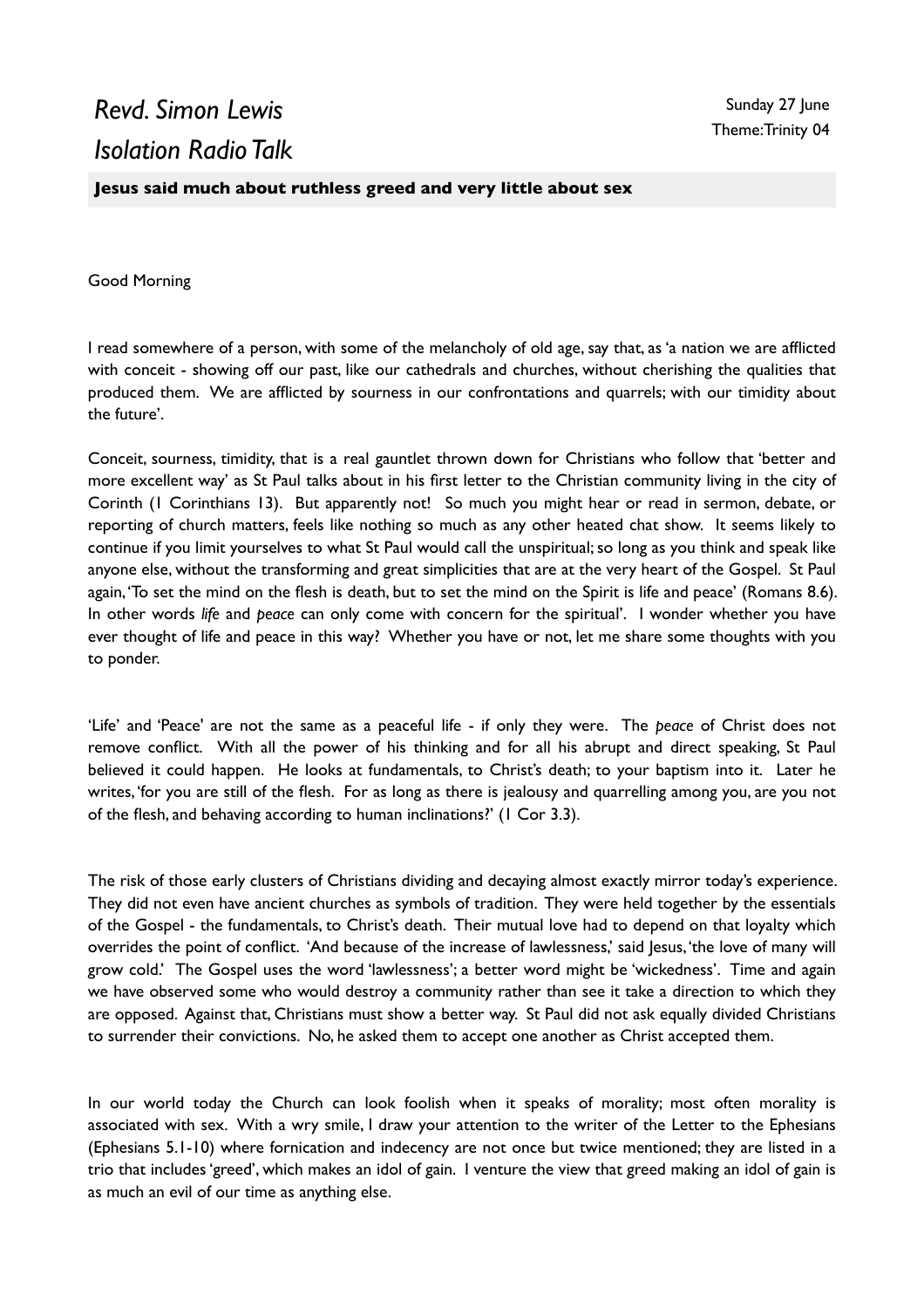Let me be clear. The Christian view down the ages says that sex, separated from its proper context of love, commitment, fidelity, easily becomes debasing and destructive. Promiscuity is not dangerous, it is wrong; for it is grasping for Love in the wrong places and it will never work. So is discrimination wrong, of any kind, discrimination that excludes any from the possibilities of the grace of God, whether it be of nationality or colour; sexuality or lifestyle; it is a flawed way of living life, it does not work.. To draw up rigid lines; to be unwelcoming; to hound from office those who are deemed to have offended, *must* be deeply alien to the character of our Church. For the Church to build in such inflexibility, is to make it a persecuting sect. A poem by Edwin Markham put it this way:

*He drew a circle that shut me out - Heretic, rebel, a thing to flout. But love and I had the wit to win: we drew a circle took him in!*

The assumptions underlying these debates are superficially attractive. The Church needs to have clear standards - I give them to you, and with scriptural warrant. Yes, the Christian needs to be concerned about sexual laxity; all the sexual laxity; it is the confusion of our times; the Christian must give equal concern for the morality of the marketplace; the morality of power and authority, in business as in government.

Turning those high ideals and hopes into practical policies is always an urgent question. For you today, you live in a world convulsed in its understanding of relationships and human responses. That is where the struggle is. It has been the genius of our Church that it constantly tries to uphold high ideals but does not lose sight of reality. In the morality of the Market Square the Church stands firm in its bias towards the poor; in sexual behaviour facts have changed, from the control of its consequences to the deeper understanding of its psychology and meaning; from our understanding of it for procreation, to our understanding of it as a gift from God for the enrichment of life.

St Paul's condemnation looks very different in the light of knowledge of what he was speaking about, not least that he assumed, what we perhaps no longer assume, that homosexuality was simply a matter of irresponsible, deliberate and licentious choice. This is not our understanding today.

Neither Church nor society at large has found it possible to know clear answers to the questions posed. Young people now grow up to know that sex, now, and in previous generations, has frequently been the basis of much hypocrisy. The world offers them endless temptations and opportunities; at the same time, it idolises ruthless greed.

Clear standards help - I have set them out earlier. What seems to be needed is a combination of firmness about what is moral and acceptable for our age; the giving of the whole of yourself in fidelity matched by a gentleness in dealing with the real perplexities that surround it.

We are a disordered society. Human relationships have gone wrong in many ways. Many reinforce the popular image of the Church more concerned with sexual sin than any other form of human failing; that may help those for whom sex is a problem; it does little for the kingdom. It focuses on symptoms not the cause. At root it seems as if our society cares little for the faith that is our inheritance through Christ.

It may also be worth noting that Jesus said much about ruthless greed and very little about sex.